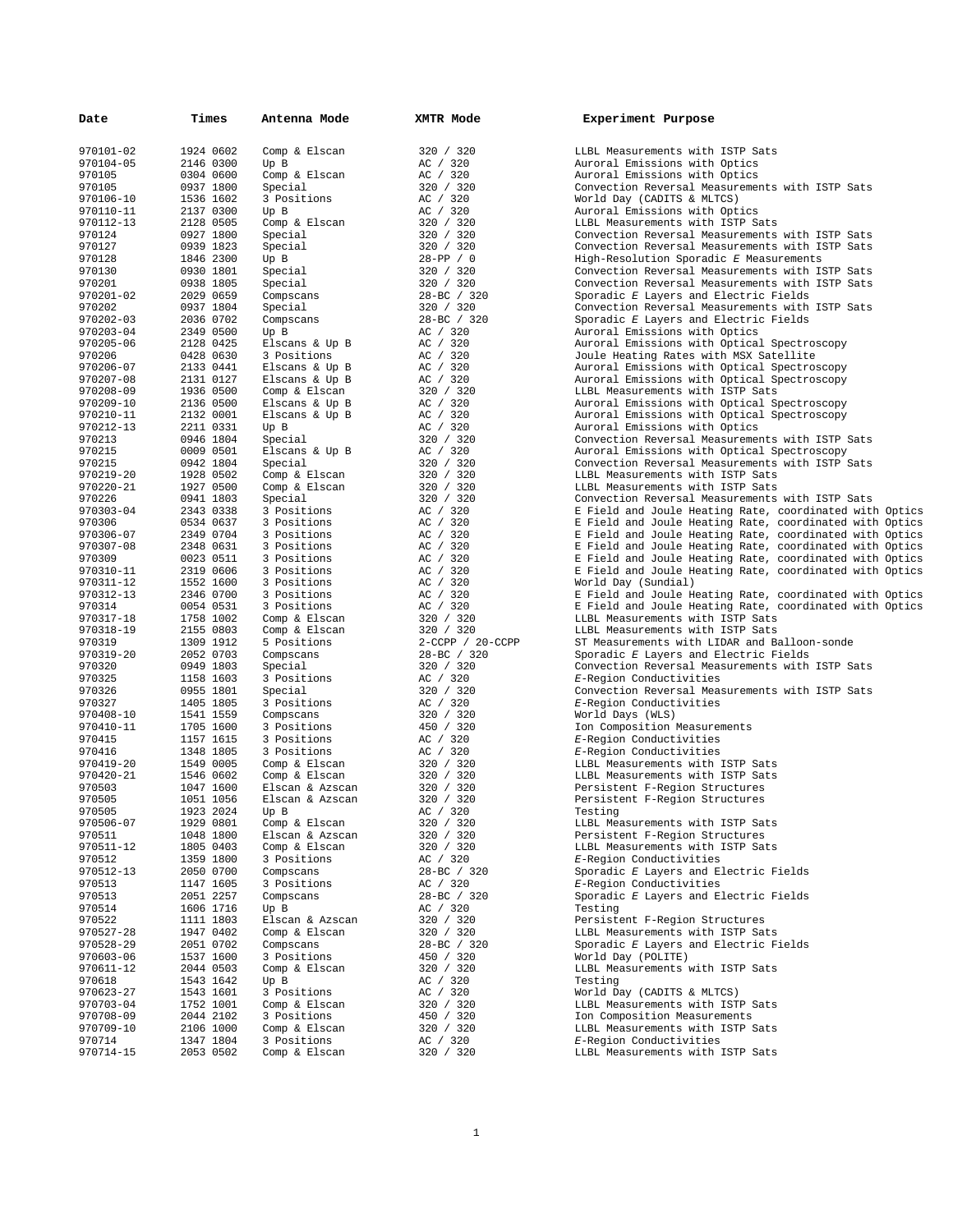| Date                | Times                  | Antenna Mode            | XMTR Mode             | Experiment Purpose                                                                |
|---------------------|------------------------|-------------------------|-----------------------|-----------------------------------------------------------------------------------|
|                     |                        |                         |                       |                                                                                   |
| 970716              | 1819 1923              | Up B                    | 320 / 320             | Testing                                                                           |
| 970716-17           | 2052 0707              | Compscans               | 28-BC / 320           | Sporadic E Layers and Electric Fields                                             |
| 970717              | 1807 2209              | Up B                    | $28 - PP / 0$         | $High-Resolution$ Sporadic $E$ Measurements                                       |
| 970721              | 1140 1602              | 3 Positions             | AC / 320              | E-Region Conductivities                                                           |
| 970721-22           | 2043 0704              | Compscans               | 28-BC / 320           | Sporadic E Layers and Electric Fields                                             |
| 970725-26           | 2109 0800              | Comp & Elscan           | 320 / 320             | LLBL Measurements with ISTP Sats                                                  |
| 970728              | 2046 2153              | Compscans               | 28-BC / 320           | Sporadic E Layers and Electric Fields                                             |
| 970806              | 1359 1804              | 3 Positions             | AC / 320              | E-Region Conductivities                                                           |
| 970806-07           | 2142 0502              | Compscans               | 28-BC / 320           | High-Resolution D- and E-Region Structure                                         |
| 970807-08           | 2216 0501              | Compscans               | 28-BC / 320           | High-Resolution D- and E-Region Structure                                         |
| 970810              | 0100 0505              | Compscans               | 28-BC / 320           | High-Resolution D- and E-Region Structure                                         |
| 970812-13           | 2322 0500              | Compscans               | 28-BC / 320           | High-Resolution D- and E-Region Structure                                         |
| 970813-14           | 2317 0300              | Compscans               | 28-BC / 320           | High-Resolution D- and E-Region Structure                                         |
| 970815-16           | 2332 0503              | Compscans               | 28-BC / 320           | High-Resolution D- and E-Region Structure                                         |
| 970816-17           | 2349 0211              | Compscans               | 28-BC / 320           | High-Resolution D- and E-Region Structure                                         |
| 970818-19           | 1957 2000              | 3 Positions             | 450 / 320             | Ion Composition Measurements                                                      |
| 970819-20           | 2003 0600              | Comp & Elscan           | 320 / 320             | LLBL Measurements with ISTP Sats                                                  |
| 970821              | 1158 1604              | 3 Positions             | AC / 320              | E-Region Conductivities                                                           |
| 970824-25           | 2000 0502              | Comp & Elscan           | 320 / 320             | LLBL Measurements with ISTP Sats                                                  |
| 970828              | 1134 1537              | Up B                    | 28-PP / 320           | High-Resolution Sporadic E Measurements                                           |
| 970829              | 1254 1700              | Up B                    | 28-PP / 320           | High-Resolution Sporadic E Measurements                                           |
| 970902-03           | 1545 1557              | Compscans & 3 Pos       | AC / 320              | World Day                                                                         |
| 970903              | 1602 2357              | Comp & Elscan           | 320 / 320             | LLBL Measurements with ISTP Sats                                                  |
| 970904-05           | 0002 0001              | 3 Positions             | 450 / 320             | Ion Composition Measurements                                                      |
| 970905              | 1410 1820              | 3 Positions             | AC / 320              | E-Region Conductivities                                                           |
| 970908              | 1143 1600              | 3 Positions             | AC / 320              | E-Region Conductivities                                                           |
| 970908-09           | 2047 0502              | Comp & Elscan           | 320 / 320             | LLBL Measurements with ISTP Sats                                                  |
| 970914-15           | 2050 1201              | Comp & Elscan           | 320 / 320             | Measurements with ISTP Sats                                                       |
| 970924              | 1155 1956              | Comp & Elscan           | 320 / 320             | Measurements with ISTP Sats                                                       |
| 970924-25           | 1958 0501              | Comp & Elscan           | 320 / 320             | LLBL Measurements with ISTP Sats                                                  |
| 970926-27           | 1151 1407              | Compscans & 3 Pos       | AC / 320              | CME Monitoring                                                                    |
| 970928              | 0105 0515              | Up B                    | AC / 320              | Auroral Emissions with Optics                                                     |
| 970929              | 0113 0515              | Up B                    | AC / 320              | Auroral Emissions with Optics                                                     |
| 970930              | 0024 0430              | Up B                    | 28-PP / 320           | High-Resolution Sporadic E Measurements                                           |
| 970930-1002         | 1629 0058              | Compscans & Up B        | AC / 320              | CME Monitoring                                                                    |
| 971003-04           | 2350 0500              | Up B                    | AC / 320              | Auroral Emissions with Optics                                                     |
| 971004-05           | 2348 0156              | Up B                    | AC / 320              | Auroral Emissions with Optics                                                     |
| 971005              | 0211 0419              | Comp & Elscan           | 320 / 320             | Measurements with ISTP Sats                                                       |
| 971006-07           | 2352 0503              | Comp & Elscan           | 320 / 320             | Measurements with ISTP Sats                                                       |
| 971010              | 0145 0801              | Comp & Elscan           | 320 / 320             | Measurements with ISTP Sats                                                       |
| 971015              | 1344 1801              | 3 Positions             | AC / 320              | E-Region Conductivities                                                           |
| 971020              | 1344 2003              | Compscans & Up B        | AC / 320              | Wide Latitude Msmts of Ne, with EISCAT & M.Hill                                   |
| 971021              | 1345 1600              | Compscans & Up B        | AC / 320              | Wide Latitude Msmts of Ne, with EISCAT & M.Hill                                   |
| 971021-23           | 1602 1602              | Compscans & Up B        | AC / 320              | World Days (WLS)                                                                  |
| 971023              | 1604 2002              | Compscans & Up B        | AC / 320              | Wide Latitude Msmts of Ne, with EISCAT & M.Hill                                   |
| 971024              | 1258 2000              | Compscans & Up B        | AC / 320              | Wide Latitude Msmts of Ne, with EISCAT & M.Hill                                   |
| 971027              | 0443 1000              | Comp & Elscan           | 320 / 320             | Measurements with ISTP Sats                                                       |
| 971027              | 1943 2002              | Azscans                 | 28-PP / 320           | High Resolution Sporadic E Measurements                                           |
| 971029              | 1155 1608              | 3 Positions             | AC / 320              | E-Region Conductivities                                                           |
| 971029-30           | 2352 0504              | Up B                    | AC / 320              | Auroral Emissions with Optics                                                     |
| 971030              | 1411 1801              | Up B                    | 26-PP / 320           | High Resolution Sporadic E Measurements                                           |
| 971031-1101         | 2151 0600              | Comp & Elscan           | 320 / 320             | Measurements with ISTP Sats                                                       |
| 971103-04           | 1141 2004              | Compscans & Up B        | AC / 320              | World Day                                                                         |
| 971106-08           | 0942 0554              | Compscans & Up B        | 320 / 320             | CME Monitoring                                                                    |
| 971110              | 0008 0544              | Up B                    | 26-PP / 320           | High Resolution Sporadic E Measurements                                           |
| 971110              | 1355 1800              | 3 Positions             | AC / 320              | E-Region Conductivities                                                           |
| 971110-11           | 2144 0500              | Comp & Elscan           | 320 / 320             | Measurements with ISTP Sats                                                       |
| 971113              | 1147 1604              | 3 Positions             | AC / 320              | E-Region Conductivities                                                           |
| 971116-17           | 2045 0303              | Compscans               | 28-BC / 320           | High-Resolution D- and E-Region Structure                                         |
| 971117-18           | 2045 0303              | Compscans               | 28-BC / 320           | High-Resolution D- and E-Region Structure                                         |
| 971118-19           | 2047 0300              | Compscans               | 28-BC / 320           | High-Resolution D- and E-Region Structure                                         |
| 971119-20           | 2043 0302              | Compscans               | 28-BC / 320           | High-Resolution D- and E-Region Structure                                         |
| 971120-21           | 2046 0304              | Compscans               | 28-BC / 320           | High-Resolution D- and E-Region Structure                                         |
| 971121-22           | 2147 0503              | Comp & Elscan           | 320 / 320             | Measurements with ISTP Sats                                                       |
| 971122              | 0507 0544              | Partial Azscans         | 440 / 440             | Measurements in Support of Rockets from Svalbard                                  |
| 971128              | 0628 1039              | Partial Azscans         | 440 / 440             | Measurements in Support of Rockets from Svalbard                                  |
| 971128-29<br>971129 | 2146 0300<br>0626 0949 | Up B<br>Partial Azscans | AC / 320<br>440 / 440 | Auroral Emissions with Optics<br>Measurements in Support of Rockets from Svalbard |
| 971129              | 1000 1104              | Elscans                 | 320 / 320             | Conductivity for MSX Joule Heating                                                |
| 971129-30           | 2154 0300              | Up B                    | AC / 320              | Auroral Emissions with Optics                                                     |
| 971130              | 0625 0948              | Partial Azscans         | 440 / 440             | Measurements in Support of Rockets from Svalbard                                  |
| 971130              | 0959 1103              | Elscans                 | 320 / 320             | Conductivity for MSX Joule Heating                                                |
| 971201              | 0613 1039              | Partial Azscans         | 440 / 440             | Measurements in Support of Rockets from Svalbard                                  |
| 971201-02           | 2157 0604              | Comp & Elscan           | 320 / 320             | Measurements with ISTP Sats                                                       |
| 971202              | 0612 1037              | Partial Azscans         | 440 / 440             | Measurements in Support of Rockets from Svalbard                                  |
| 971202-04           | 1555 1607              | 3 Positions             | 450 / 320             | World Day (POLITE)                                                                |